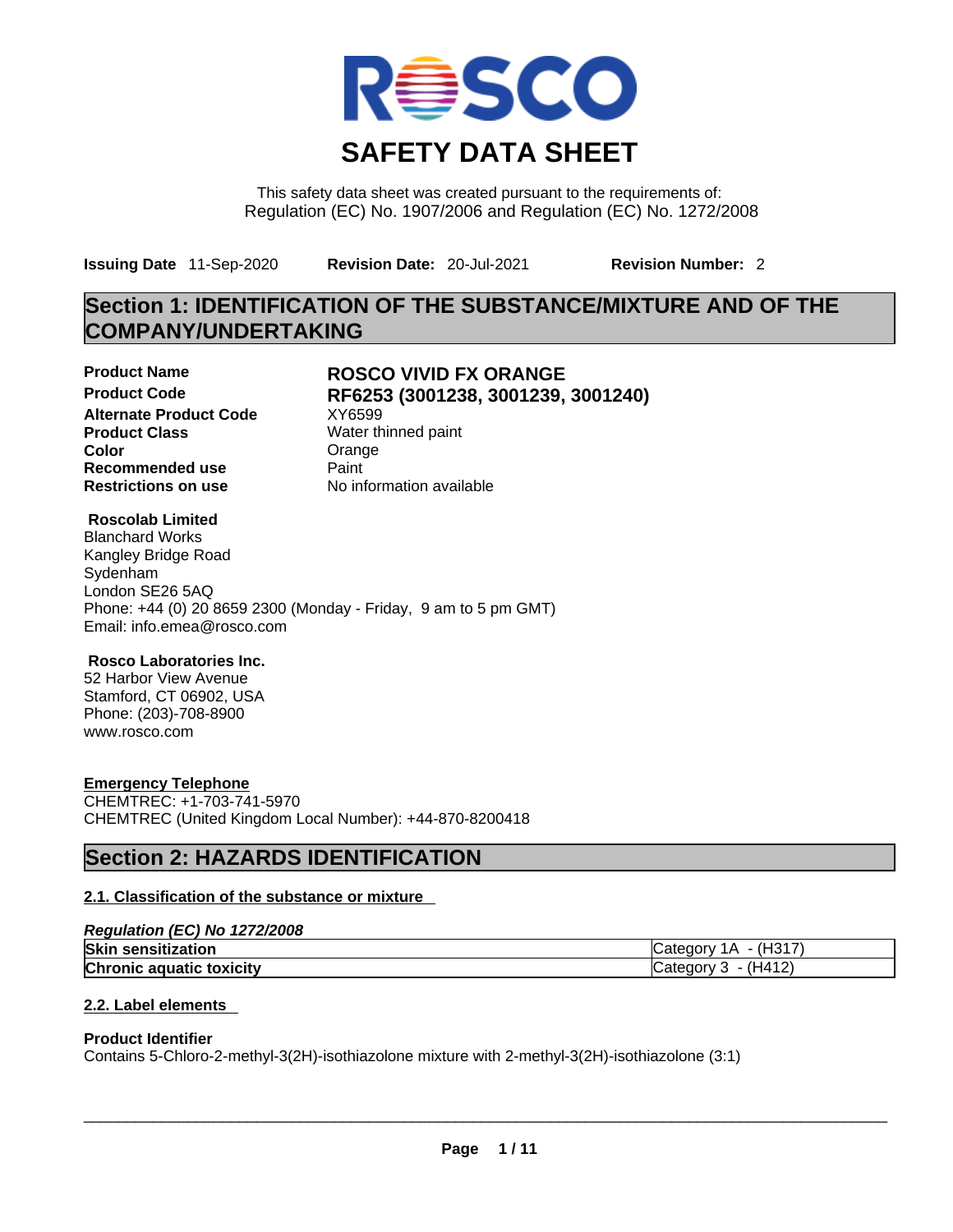

Warning

## **Hazard statements**

H317 - May cause an allergic skin reaction H412 - Harmful to aquatic life with long lasting effects

EUH208 - Contains (1,2-Benzisothiazolin-3-one, 2-Methyl-4-isothiazolin-3-one). May produce an allergic reaction

### **Precautionary Statements - EU (§28, 1272/2008)**

P101 - If medical advice is needed, have product container or label at hand

- P102 Keep out of reach of children
- P261 Avoid breathing dust/fume/gas/mist/vapors/spray

P280 - Wear protective gloves

P321 - Specific treatment (see supplemental first aid instructions on this label)

P501 - Dispose of contents/ container to an approved waste disposal plant

#### **2.3. Other hazards**

**General Hazards No information available** 

# **Section 3: COMPOSITION/INFORMATION ON INGREDIENTS**

### **3.1 Substances**

Not applicable

#### **3.2 Mixtures**

| <b>Chemical name</b>                                                                            | <b>EINECS/ELINCS No.</b> | <b>CAS No.</b> | Weight-%          | <b>Classification</b><br>according to<br><b>Regulation (EC) No.</b><br>1272/2008 [CLP]                                                                                   | <b>REACH registration</b><br>number |
|-------------------------------------------------------------------------------------------------|--------------------------|----------------|-------------------|--------------------------------------------------------------------------------------------------------------------------------------------------------------------------|-------------------------------------|
| Propylene glycol                                                                                | 200-338-0                | $57 - 55 - 6$  | $>=1 - 5$         | Not available                                                                                                                                                            | 01-2119456809-23-02<br>24           |
| 1,2-Benzisothiazolin-3-one                                                                      | 220-120-9                | 2634-33-5      | $>=0.01 - 0.05$   | Acute Tox 4 (H302)<br>Acute Tox 2 (H330)<br>Skin Irrit. 2 (H315)<br>Eye Dam. 1 (H318)<br>Skin Sens. 1 (H317)<br>Aquatic Acute 1<br>(H400)<br>Aquatic Chronic 2<br>(H411) | Not available                       |
| 5-Chloro-2-methyl-3(2H)-isothi<br>azolone mixture with<br>2-methyl-3(2H)-isothiazolone<br>(3:1) |                          | 55965-84-9     | $>=0.001 - 0.005$ | Acute Tox. 3 (H301)<br>Acute Tox. 2 (H310)<br>Acute Tox. 3 (H330)<br>Skin Corr. 1C (H314)<br>Eye Dam 1 (H318)<br>Skin Sens. 1 (H317)<br>Aquatic Acute 1                  | Not available                       |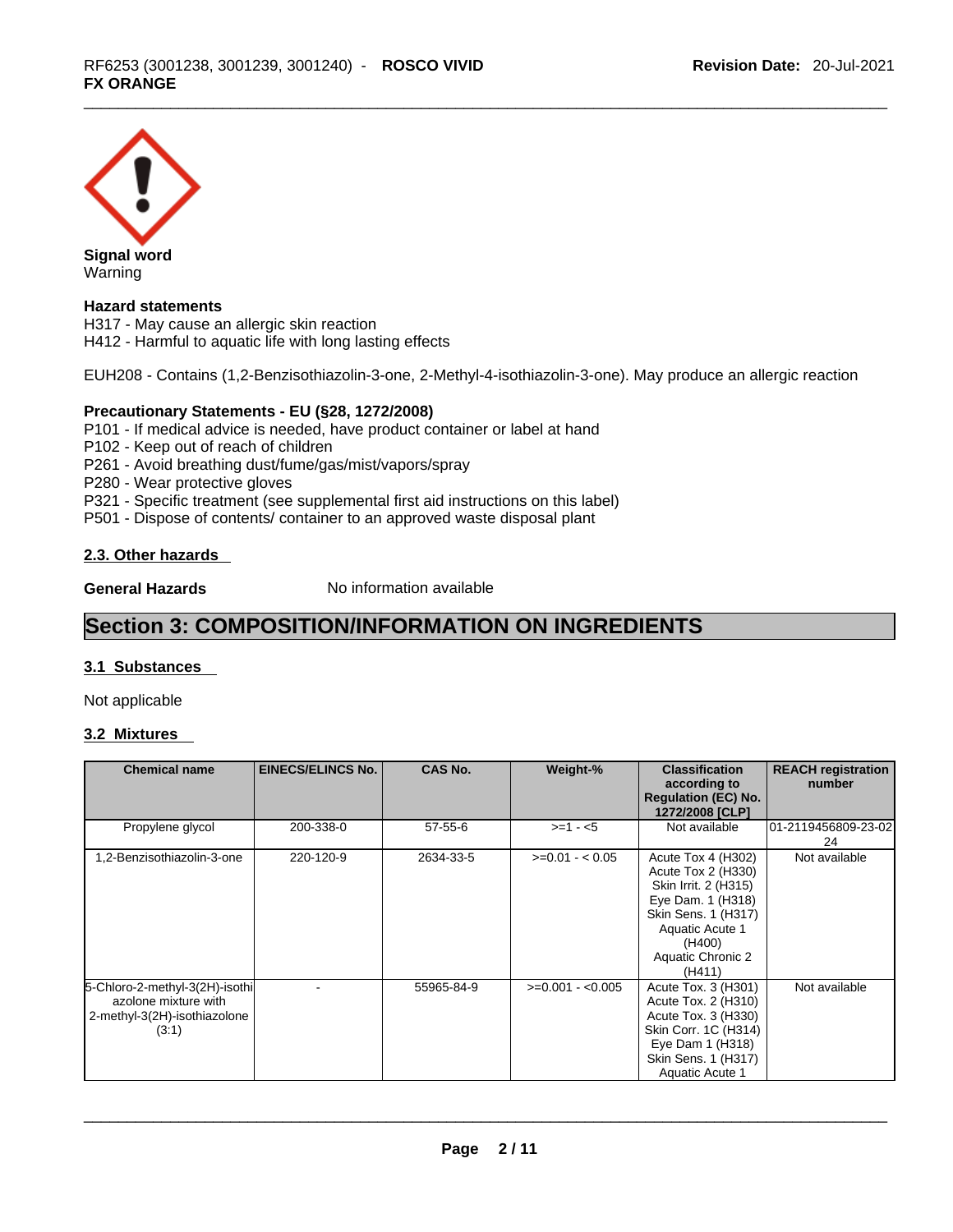|                               |           |           |                     | (H400)<br>Aquatic Chronic 1<br>(H410)                                                                                                                                                                                   |               |
|-------------------------------|-----------|-----------|---------------------|-------------------------------------------------------------------------------------------------------------------------------------------------------------------------------------------------------------------------|---------------|
| 2-Methyl-4-isothiazolin-3-one | 220-239-6 | 2682-20-4 | $>=0.0001 - 0.0005$ | Skin Corr. 1B (H314)<br>Eye Dam 1 (H318)<br>Skin Sens. 1 (H317)<br>Acute Tox. 3 (H301)<br>Acute Tox. 3 (H311)<br>Acute Tox. 2 (H330)<br>Acute Tox. 3 (H331)<br>Aquatic Acute 1<br>(H400)<br>Aquatic chronic 1<br>(H410) | Not available |

*Full text of H- and EUH-phrases: see section 16* 

# **Section 4: FIRST AID MEASURES**

| 4.1. Description of first aid measures                                             |                                                                                                          |
|------------------------------------------------------------------------------------|----------------------------------------------------------------------------------------------------------|
| Description of first aid measures                                                  |                                                                                                          |
| <b>General Advice</b>                                                              | No hazards which require special first aid measures.                                                     |
| <b>Eye Contact</b>                                                                 | Rinse thoroughly with plenty of water for at least 15<br>minutes and consult a physician.                |
| <b>Skin Contact</b>                                                                | Wash off immediately with soap and plenty of water while<br>removing all contaminated clothes and shoes. |
| <b>Inhalation</b>                                                                  | Move to fresh air. If symptoms persist, call a physician.                                                |
| Ingestion                                                                          | Clean mouth with water and afterwards drink plenty of<br>water. Consult a physician if necessary.        |
| 4.2. Most important symptoms and effects, both acute and delayed                   |                                                                                                          |
| <b>Most Important Symptoms/Effects</b>                                             | May cause allergic skin reaction.                                                                        |
| 4.3. Indication of any immediate medical attention and special treatment<br>needed |                                                                                                          |

**Notes To Physician** Motes **To Physician** Treat symptomatically.

# **Section 5: FIRE FIGHTING MEASURES**

# **5.1. Extinguishing media**

**Suitable Extinguishing Media** Use extinguishing measures that are appropriate to local<br>circumstances and the surrounding environment. circumstances and the surrounding environment. \_\_\_\_\_\_\_\_\_\_\_\_\_\_\_\_\_\_\_\_\_\_\_\_\_\_\_\_\_\_\_\_\_\_\_\_\_\_\_\_\_\_\_\_\_\_\_\_\_\_\_\_\_\_\_\_\_\_\_\_\_\_\_\_\_\_\_\_\_\_\_\_\_\_\_\_\_\_\_\_\_\_\_\_\_\_\_\_\_\_\_\_\_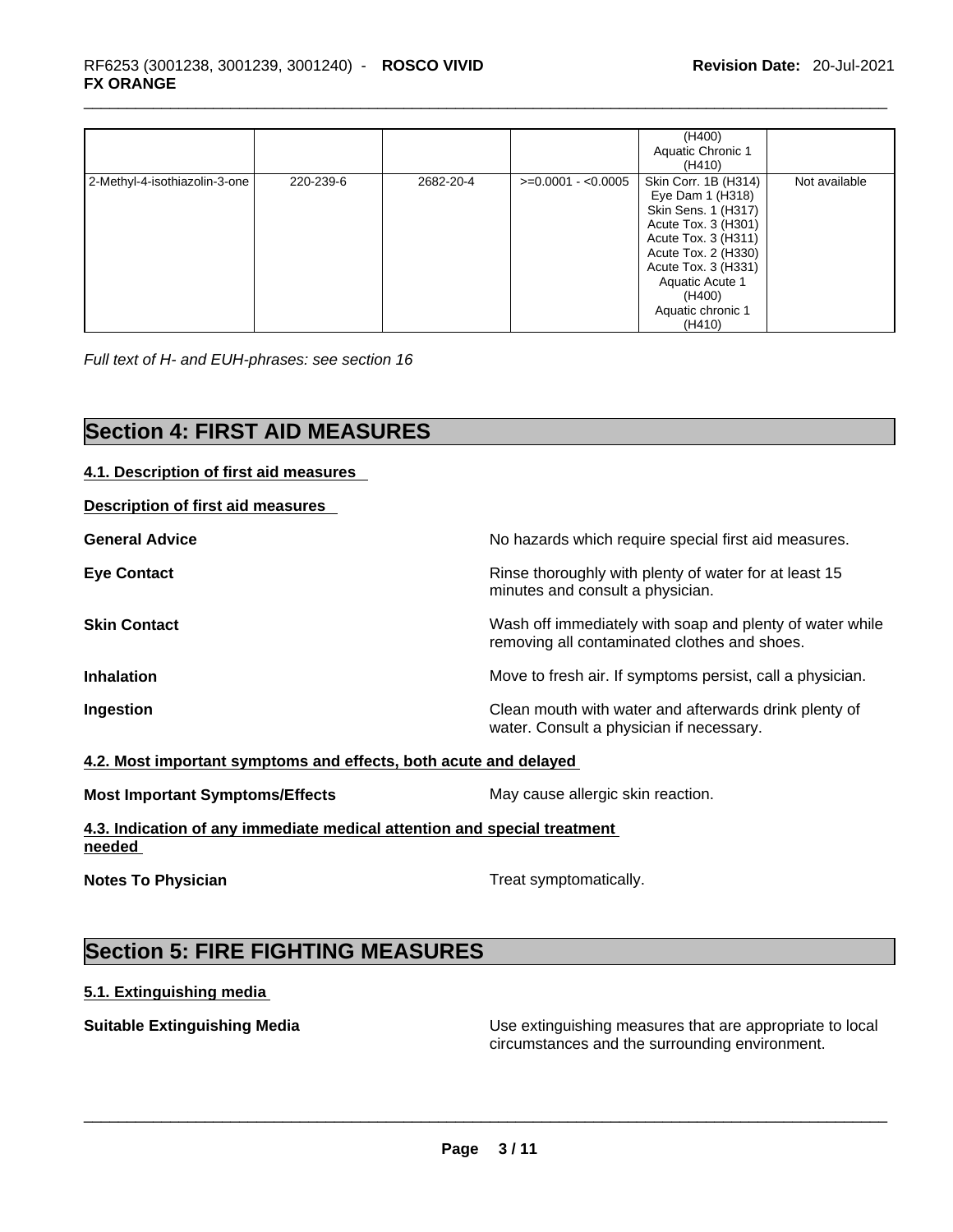| <b>Unsuitable Extinguishing Media</b>                                                                        | No information available.                                                                                                                                                        |  |  |
|--------------------------------------------------------------------------------------------------------------|----------------------------------------------------------------------------------------------------------------------------------------------------------------------------------|--|--|
| 5.2. Special hazards arising from the substance or mixture                                                   |                                                                                                                                                                                  |  |  |
| <b>Specific Hazards Arising From The Chemical</b>                                                            | Closed containers may rupture if exposed to fire or<br>extreme heat.                                                                                                             |  |  |
| Sensitivity to static discharge                                                                              | No.                                                                                                                                                                              |  |  |
| <b>Sensitivity to mechanical impact</b>                                                                      | No                                                                                                                                                                               |  |  |
| 5.3. Advice for firefighters                                                                                 |                                                                                                                                                                                  |  |  |
| Protective equipment and precautions for firefighters Wear self-contained breathing apparatus and protective | suit.                                                                                                                                                                            |  |  |
| <b>Section 6: ACCIDENTAL RELEASE MEASURES</b>                                                                |                                                                                                                                                                                  |  |  |
| 6.1. Personal precautions, protective equipment and emergency procedures                                     |                                                                                                                                                                                  |  |  |
| <b>Personal Precautions</b>                                                                                  | Avoid contact with skin, eyes and clothing. Ensure<br>adequate ventilation.                                                                                                      |  |  |
| <b>Other Information</b>                                                                                     | Observe all relevant local and international regulations.                                                                                                                        |  |  |
| <b>6.2. Environmental precautions</b>                                                                        |                                                                                                                                                                                  |  |  |
| <b>Environmental precautions</b>                                                                             | Prevent spreading of vapors through sewers, ventilation<br>systems and confined areas.                                                                                           |  |  |
| 6.3. Methods and material for containment and cleaning up                                                    |                                                                                                                                                                                  |  |  |
| <b>Methods for Containment</b>                                                                               | Absorb with inert material and place in suitable container<br>for disposal.                                                                                                      |  |  |
| <b>Methods for Cleaning Up</b>                                                                               | Clean contaminated surface thoroughly.                                                                                                                                           |  |  |
| 6.4. Reference to other sections                                                                             |                                                                                                                                                                                  |  |  |
| <b>Other information</b>                                                                                     | See Section 12 for additional information.                                                                                                                                       |  |  |
| <b>Section 7: HANDLING AND STORAGE</b>                                                                       |                                                                                                                                                                                  |  |  |
| 7.1. Precautions for safe handling                                                                           |                                                                                                                                                                                  |  |  |
| <b>Handling</b>                                                                                              | Avoid contact with skin, eyes and clothing. Avoid breathing<br>vapors, spray mists or sanding dust. In case of insufficient<br>ventilation, wear suitable respiratory equipment. |  |  |
| <b>Hygiene Measures</b>                                                                                      | Wash thoroughly after handling.                                                                                                                                                  |  |  |
| 7.2. Conditions for safe storage, including any incompatibilities                                            |                                                                                                                                                                                  |  |  |
| <b>Storage</b>                                                                                               | Keep container tightly closed. Keep out of the reach of                                                                                                                          |  |  |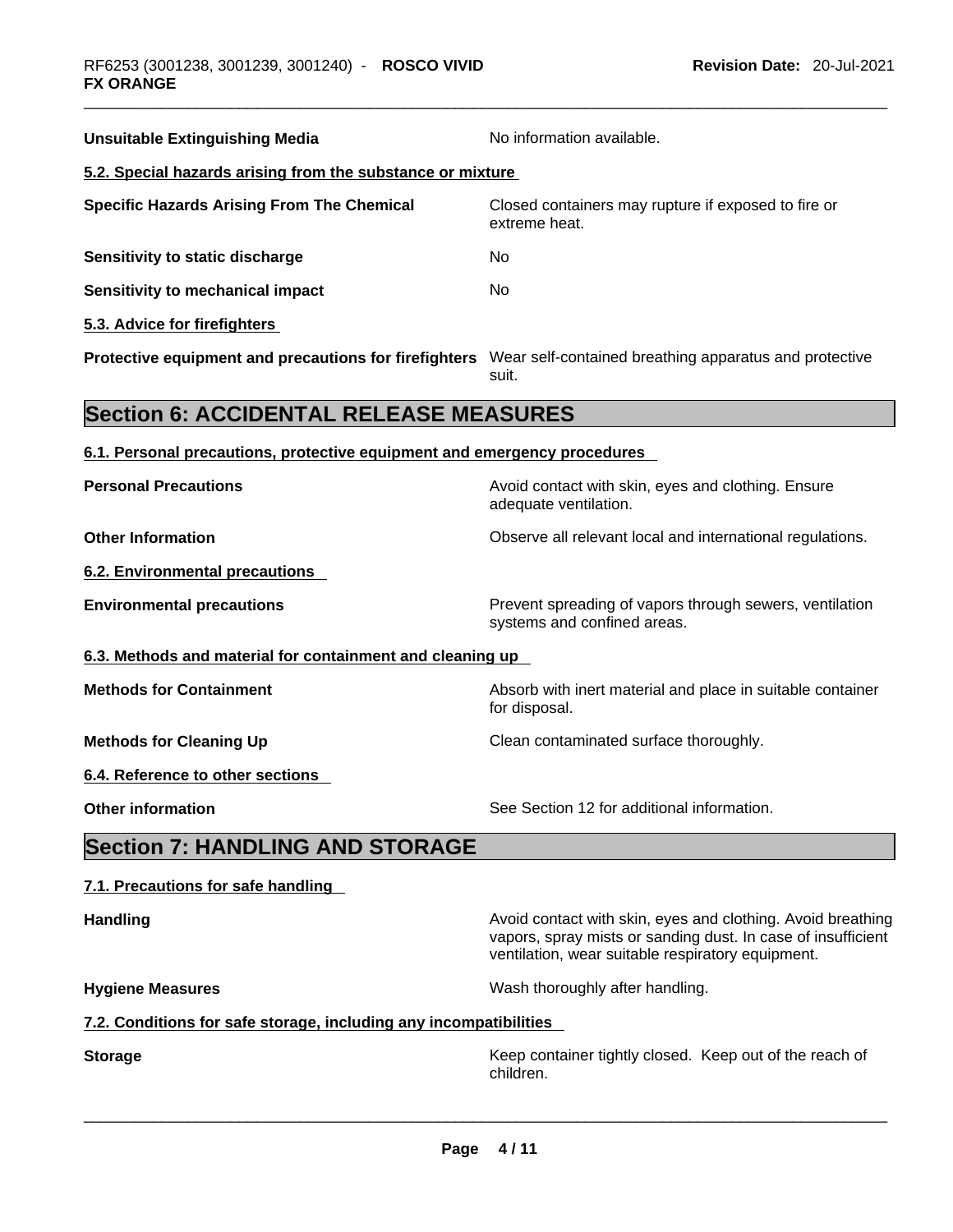## **7.3. Specific end use(s)**

**Specific Uses <b>Architectural coating.** Apply as directed. Refer to product label / literature for specific instructions.

**Risk Management Methods (RMM)** Not Applicable.

# **Section 8: EXPOSURE CONTROLS/PERSONAL PROTECTION**

#### **8.1. Control parameters**

| <b>Chemical name</b> | <b>European Union</b>   | <b>Belgium</b>           | <b>Bulgaria</b>                      |                | <b>Cyprus</b>  | <b>France</b> | <b>Ireland</b>               |
|----------------------|-------------------------|--------------------------|--------------------------------------|----------------|----------------|---------------|------------------------------|
| Propylene glycol     |                         |                          |                                      |                |                |               | TWA: $10 \text{ mg/m}^3$     |
| 57-55-6              |                         |                          |                                      |                |                |               | TWA: 150 ppm                 |
|                      |                         |                          |                                      |                |                |               | TWA: 470 mg/m <sup>3</sup>   |
|                      |                         |                          |                                      |                |                |               | STEL: 1410 mg/m <sup>3</sup> |
|                      |                         |                          |                                      |                |                |               | STEL: $30 \text{ mg/m}^3$    |
|                      |                         |                          |                                      |                |                |               | STEL: 450 ppm                |
| <b>Chemical name</b> | Germany                 | <b>Greece</b>            | <b>Hungary</b>                       |                | <b>Iceland</b> | <b>Italy</b>  | Latvia                       |
| Propylene glycol     |                         |                          |                                      |                |                |               | TWA: $7 \text{ mg/m}^3$      |
| $57 - 55 - 6$        |                         |                          |                                      |                |                |               |                              |
| <b>Chemical name</b> | Lithuania               | <b>Netherlands</b>       | <b>Poland</b>                        | Romania        | <b>Spain</b>   | <b>Sweden</b> | <b>United</b>                |
|                      |                         |                          |                                      |                |                |               | Kingdom                      |
| Propylene glycol     | TWA: $7 \text{ mg/m}^3$ | $\overline{\phantom{0}}$ | TWA: $100 \text{ mg/m}$ <sup>3</sup> | $\blacksquare$ |                |               | TWA: 150 ppm                 |
| $57 - 55 - 6$        |                         |                          |                                      |                |                |               | TWA: $474$ mg/m <sup>3</sup> |
|                      |                         |                          |                                      |                |                |               | TWA: $10 \text{ mg/m}^3$     |
|                      |                         |                          |                                      |                |                |               | STEL: 450 ppm                |
|                      |                         |                          |                                      |                |                |               | <b>STEL: 1422</b>            |
|                      |                         |                          |                                      |                |                |               | mg/m <sup>3</sup>            |
|                      |                         |                          |                                      |                |                |               | STEL: 30 mg/m <sup>3</sup>   |

#### **8.2. Exposure controls**

**Occupational exposure controls** 

**Personal Protective Equipment** 

**Engineering Measures Ensure** Ensure adequate ventilation, especially in confined areas.

**Respiratory Protection In case of insufficient ventilation wear suitable respiratory** equipment.

**Eye Protection Exercise 2 Safety glasses with side-shields.** 

**Skin Protection Skin Protection Skin Protective clothing.** 

**Hand protection Impervious gloves.** 

**Hygiene Measures Avoid contact with skin, eyes and clothing. Remove and Avoid contact with skin, eyes and clothing. Remove and Avoid contact with skin, eyes and clothing. Remove and** wash contaminated clothing before re-use. Wash thoroughly after handling.

# **Section 9: PHYSICAL AND CHEMICAL PROPERTIES**

#### **9.1. Information on basic physical and chemical properties**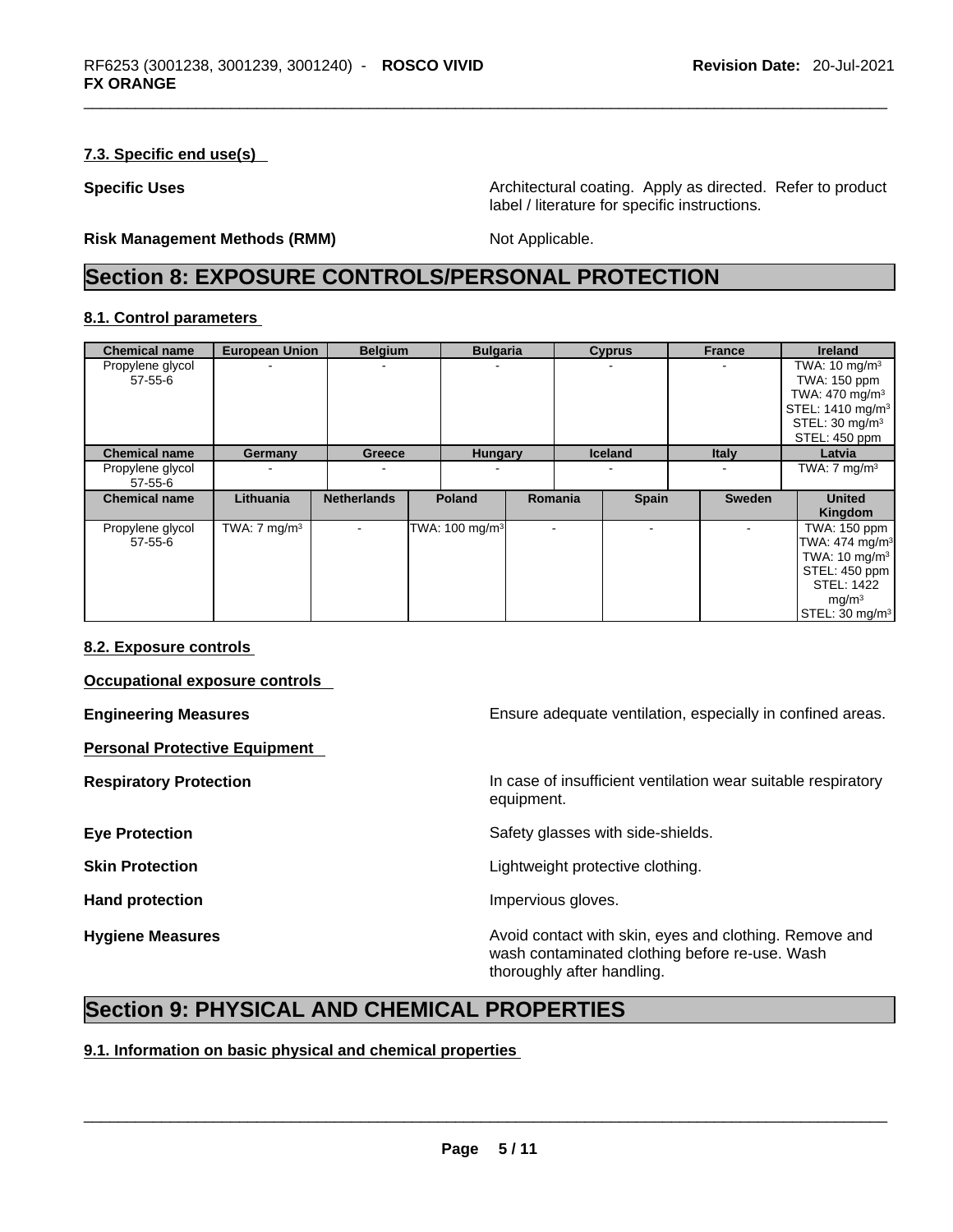**Appearance** liquid **Odor**<br> **Odor Threshold**<br> **Odor Threshold**<br> **Odor Threshold**<br> **Odor Threshold** 

**No information available** 

| <b>Property</b>                  | Values                   | <b>Remarks/ Method</b> |
|----------------------------------|--------------------------|------------------------|
| Density (g/L)                    | 1102 - 1114              | None known             |
| <b>Relative Density</b>          | $1.10 - 1.12$            |                        |
| рH                               | No information available | None known             |
| Viscosity (cps)                  | No information available | None known             |
| Solubility(ies)                  | No information available | None known             |
| <b>Water solubility</b>          | No information available | None known             |
| <b>Evaporation Rate</b>          | No information available | None known             |
| Vapor pressure                   | No information available | None known             |
| Vapor density                    | No information available | None known             |
| Wt. % Solids                     | 40 - 50                  | None known             |
| Vol. % Solids                    | $35 - 45$                | None known             |
| Wt. % Volatiles                  | $50 - 60$                | None known             |
| Vol. % Volatiles                 | $55 - 65$                | None known             |
| <b>Boiling Point (°C)</b>        | 100                      | None known             |
| Freezing Point (°C)              | 0                        | None known             |
| Melting Point (°C)               | No information available | None known             |
| <b>Pour Point</b>                | No information available | None known             |
| Flash Point (°C)                 | Not applicable           | None known             |
| Flammability (solid, gas)        | No information available | None known             |
| <b>Upper flammability limit:</b> | No information available | None known             |
| Lower flammability limit:        | No information available | None known             |
| Autoignition Temperature (°C)    | No information available | None known             |
| Decomposition Temperature (°C)   | No information available | None known             |
| <b>Partition coefficient</b>     | No information available | None known             |
| <b>Explosive properties</b>      | No information available | None known             |
| <b>Oxidizing Properties</b>      | No information available | None known             |

# **Section 10: STABILITY AND REACTIVITY**

| 10.1. Reactivity<br><b>Reactivity</b>     | Not Applicable.                          |
|-------------------------------------------|------------------------------------------|
| 10.2. Chemical stability                  |                                          |
| <b>Chemical Stability</b>                 | Stable under normal conditions.          |
| 10.3. Possibility of hazardous reactions  |                                          |
| <b>Possibility of hazardous reactions</b> | None under normal conditions of use.     |
| 10.4. Conditions to avoid                 |                                          |
| <b>Conditions to avoid</b>                | Prevent from freezing.                   |
| 10.5. Incompatible materials              |                                          |
| <b>Incompatible Materials</b>             | No materials to be especially mentioned. |
|                                           |                                          |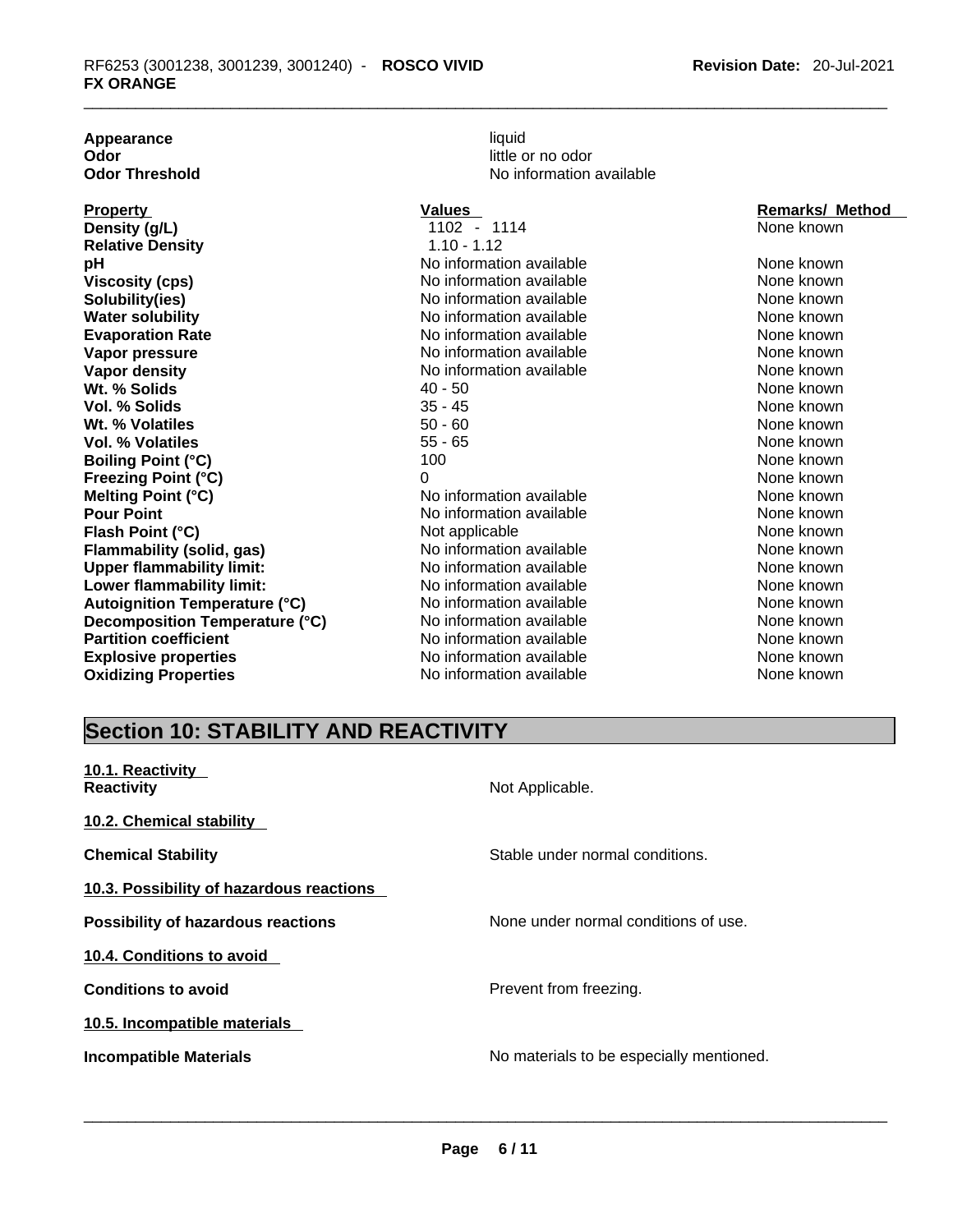## **10.6. Hazardous decomposition products**

**Hazardous Decomposition Products** None under normal conditions of use.

# **Section 11: TOXICOLOGICAL INFORMATION**

### **11.1. Information on toxicological effects**

**Product Information**

| <b>Inhalation</b>   | There is no data available for this product.                                                 |
|---------------------|----------------------------------------------------------------------------------------------|
| Eye contact         | There is no data available for this product.                                                 |
| <b>Skin contact</b> | Repeated or prolonged skin contact may cause allergic<br>reactions with susceptible persons. |
| Ingestion           | There is no data available for this product.                                                 |
|                     |                                                                                              |

**Acute Toxicity** 

#### **Component Information**

| <b>Chemical name</b>                | Oral LD50             | Dermal LD50              | <b>Inhalation LC50</b> |
|-------------------------------------|-----------------------|--------------------------|------------------------|
| Propylene glycol                    | $= 20$ g/kg (Rat)     | $= 20800$ mg/kg (Rabbit) |                        |
| 57-55-6                             |                       |                          |                        |
| 1,2-Benzisothiazolin-3-one          | $= 1020$ mg/kg (Rat)  |                          |                        |
| 2634-33-5                           |                       |                          |                        |
| 5-Chloro-2-methyl-3(2H)-isothiazolo | $= 53$ mg/kg (Rat)    |                          |                        |
| ne mixture with                     |                       |                          |                        |
| 2-methyl-3(2H)-isothiazolone (3:1)  |                       |                          |                        |
| 55965-84-9                          |                       |                          |                        |
| 2-Methyl-4-isothiazolin-3-one       | 232 - 249 mg/kg (Rat) | $= 200$ mg/kg (Rabbit)   |                        |
| 2682-20-4                           | $= 120$ mg/kg (Rat)   |                          |                        |
|                                     |                       |                          |                        |

| <b>Skin corrosion/irritation</b> | No information available.            |
|----------------------------------|--------------------------------------|
| Eye damage/irritation            | No information available.            |
| <b>Sensitization</b>             | May cause an allergic skin reaction. |
| <b>Mutagenic Effects</b>         | No information available.            |

#### **Carcinogenic effects**

No ingredient of this product present at levels greater than or equal to 0.1% is identified as probable, possible or confirmed human carcinogen by IARC.

**Reproductive Effects No information available.** 

**Developmental Effects** No information available. \_\_\_\_\_\_\_\_\_\_\_\_\_\_\_\_\_\_\_\_\_\_\_\_\_\_\_\_\_\_\_\_\_\_\_\_\_\_\_\_\_\_\_\_\_\_\_\_\_\_\_\_\_\_\_\_\_\_\_\_\_\_\_\_\_\_\_\_\_\_\_\_\_\_\_\_\_\_\_\_\_\_\_\_\_\_\_\_\_\_\_\_\_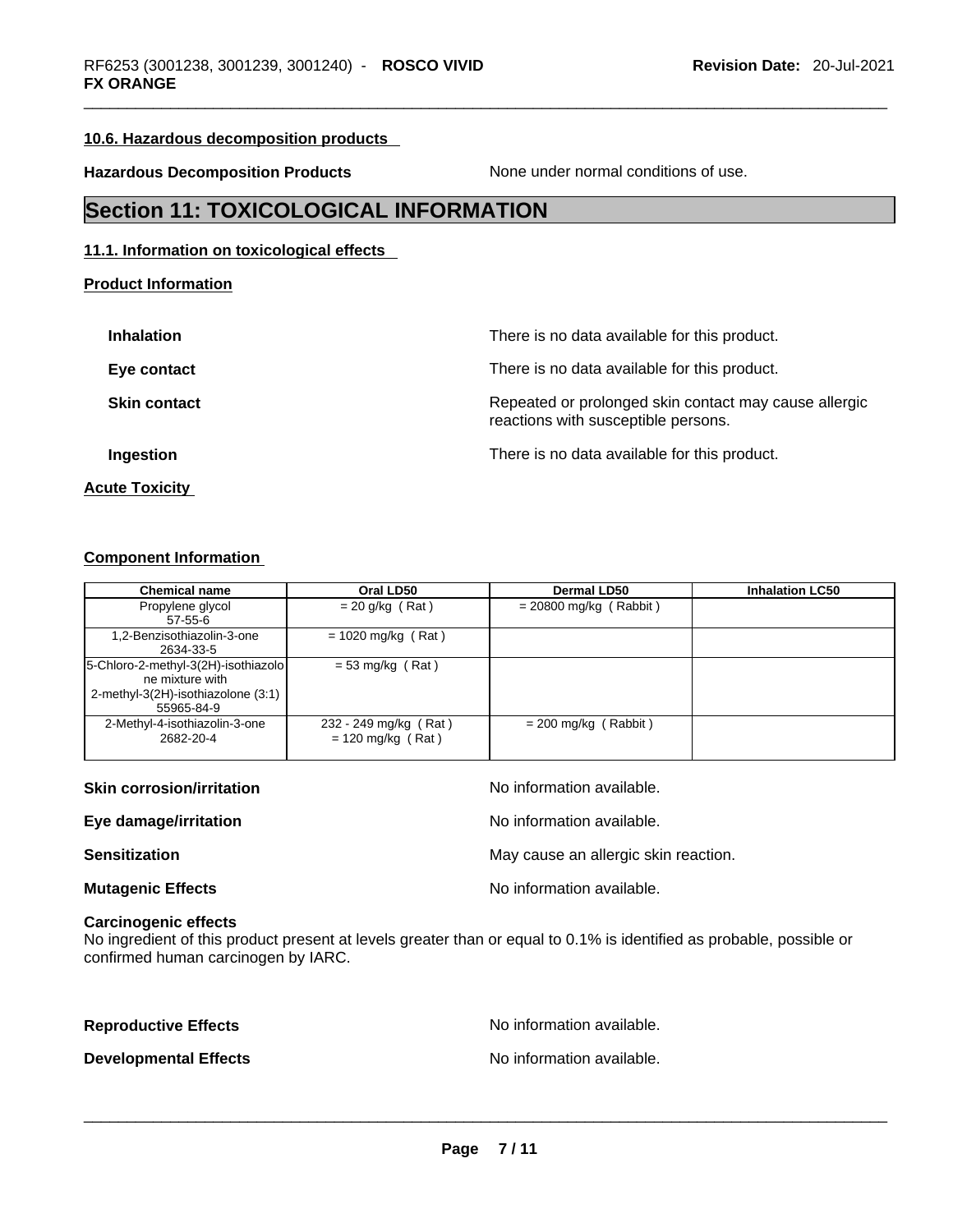| <b>STOT - single exposure</b>   | No information available. |
|---------------------------------|---------------------------|
| <b>STOT - repeated exposure</b> | No information available. |
| <b>Neurological Effects</b>     | No information available. |
| <b>Target organ effects</b>     | No information available. |
| <b>Symptoms</b>                 | No information available. |
| <b>Aspiration Hazard</b>        | No information available. |

# **Section 12: ECOLOGICAL INFORMATION**

## **12.1. Toxicity**

Harmful to aquatic life with long lasting effects

| <b>Chemical name</b> | Algae/aguatic plants             | Fish                             | <b>Crustacea</b>           |
|----------------------|----------------------------------|----------------------------------|----------------------------|
| Propylene glycol     | $EC50: =19000mg/L$ (96h,         | LC50 41 - 47 mL/L Oncorhynchus   | $EC50 > 1000$ mg/L (48 h)  |
| $57-55-6$            | Pseudokirchneriella subcapitata) | mykiss (96 h)                    | $EC50 > 10000$ mg/L (24 h) |
|                      |                                  | $LC50 = 710$ mg/L Pimephales     |                            |
|                      |                                  | promelas (96 h)                  |                            |
|                      |                                  | $LC50 = 51600$ mg/L Oncorhynchus |                            |
|                      |                                  | mykiss (96 h)                    |                            |
|                      |                                  | $LC50 = 51400$ mg/L Pimephales   |                            |
|                      |                                  | promelas (96 h)                  |                            |

## **12.2. Persistence and degradability**

# **Persistence / Degradability No information available.**

# **12.3. Bioaccumulative potential**

## **Bioaccumulation No information available.** No information available.

**Chemical name Partition coefficient** 1,2-Benzisothiazolin-3-one 2634-33-5 1.3

#### **12.4. Mobility in soil**

**Mobility in soil Mobility in soil Mobility in soil Mo Mo information available.** 

**Mobility in Environmental Media** Noinformation available.

## **12.5. Results of PBT and vPvB assessment**

#### **PBT** and **vPvB** assessment **No information available.**

| <b>Chemical name</b>                   | <b>PBT and vPvB assessment</b>                 |
|----------------------------------------|------------------------------------------------|
| Propylene glycol                       | The substance is not PBT / vPvB PBT assessment |
| 57-55-6                                | does not apply                                 |
| .2-Benzisothiazolin-3-one<br>2634-33-5 | The substance is not PBT / vPvB                |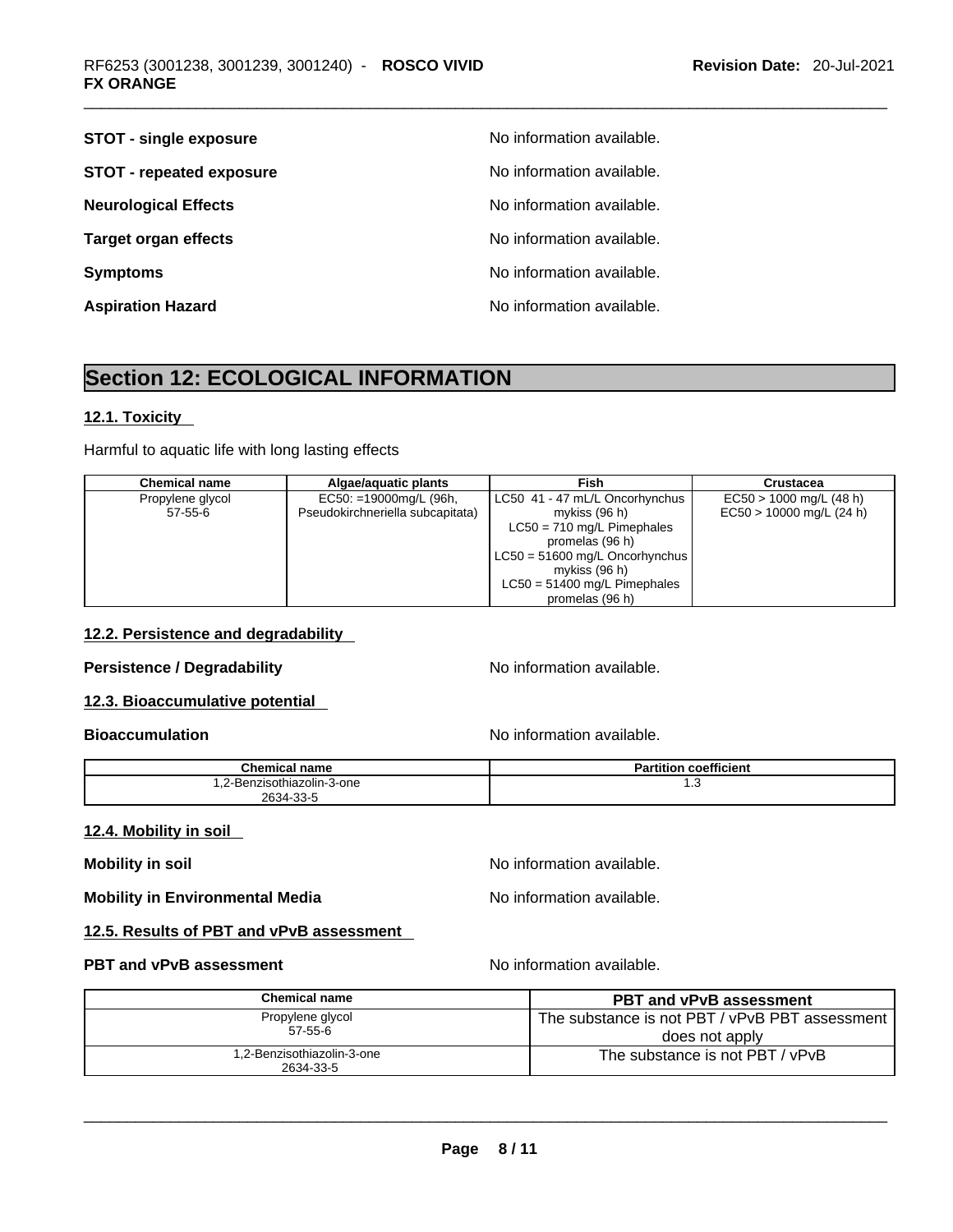| 5-Chloro-2-methyl-3(2H)-isothiazolone mixture with 2-methyl-3(2H)-isothiazolone<br>(3:1)<br>55965-84-9 | The substance is not PBT / vPvB |
|--------------------------------------------------------------------------------------------------------|---------------------------------|
| 2-Methyl-4-isothiazolin-3-one<br>2682-20-4                                                             | The substance is not PBT / vPvB |

### **12.6. Other adverse effects**

**Other adverse effects No information available No information available** 

# **Section 13: DISPOSAL CONSIDERATIONS**

#### **13.1. Waste treatment methods**

**Waste from Residues/Unused Products** Dispose of in accordance with the European Directives on waste and hazardous waste. **Contaminated Packaging <b>Empty Containers** should be taken for local recycling, recovery or waste disposal. **EWC waste disposal No No information available Other Information** Waste codes should be assigned by the user based on the application for which the product was used.

# **Section 14: TRANSPORT INFORMATION**

| <b>IMDG</b> | Not regulated |
|-------------|---------------|
| RID         | Not regulated |
| <b>ADR</b>  | Not regulated |
| <b>ADN</b>  | Not regulated |
| <b>IATA</b> | Not regulated |

# **Section 15: REGULATORY INFORMATION**

## **15.1. Safety, health and environmental regulations/legislation specific for the substance or mixture**

#### **Occupational Illnesses (R-463-3, France)**

| Chemical name                           | French RG number |
|-----------------------------------------|------------------|
| Propylene glycol<br>$57-55-6$           | <b>RG 84</b>     |
| 1,2-Benzisothiazolin-3-one<br>2634-33-5 | <b>RG 65</b>     |

## **European Union**

Take note of Directive 98/24/EC on the protection of the health and safety of workers from the risks related to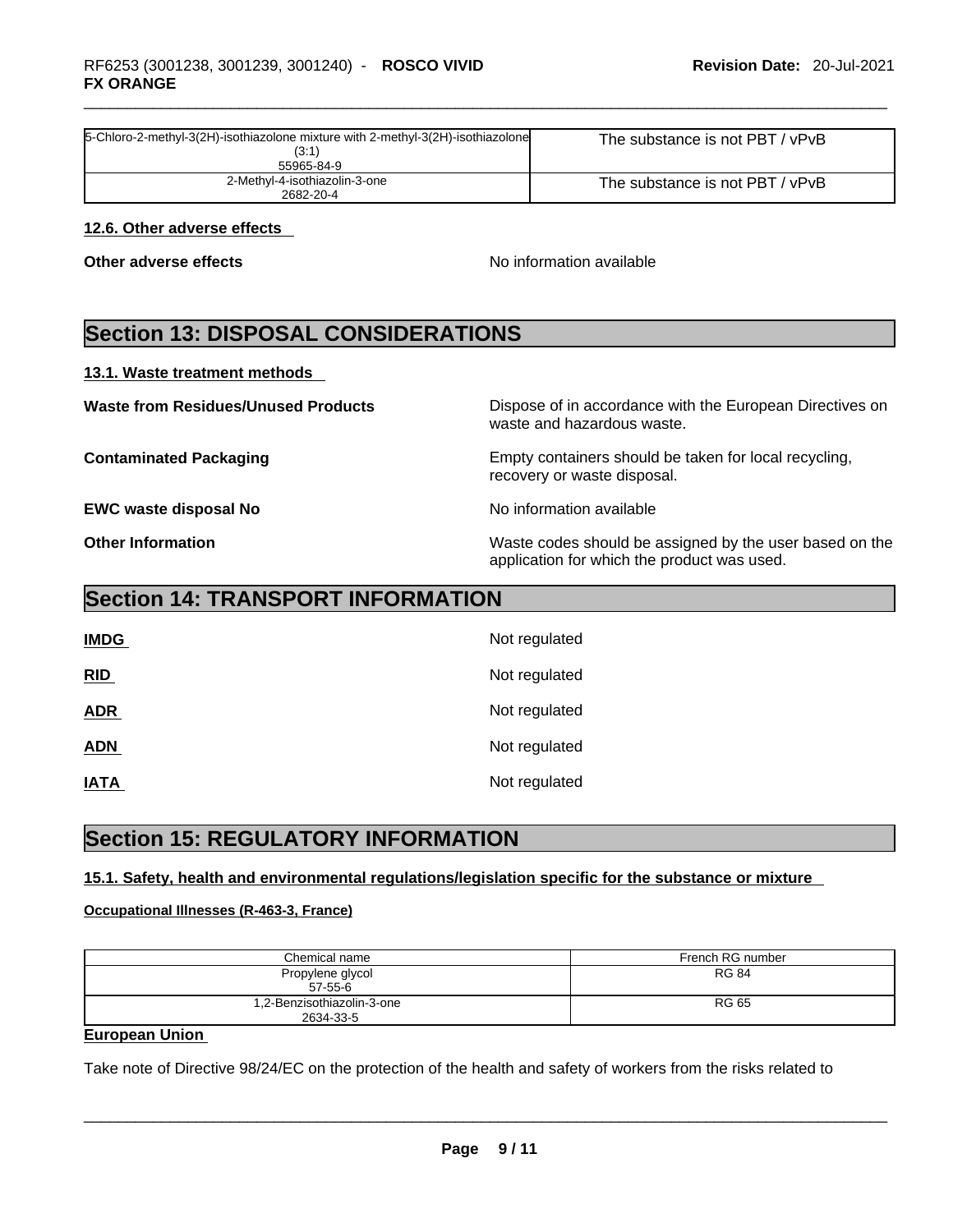chemical agents at work

#### **International Inventories**

**AICS** No - Not all of the components are listed. **DSL: Canada The Canada Ves - All components are listed or exempt. EINECS: European Union** No - Not all of the components are listed. **ENCS ENCS ENCS ENCS ENCS ENCS ENCS ENCS ENCS ENCS ENCS ENCS ENCS ENCS ENCS ENCS ENCS ENCS ENCS ENCS ENCS ENCS ENCS ENCS ENCS ENCS ENCS ENCS IECSC IECSC IECSC IECSC IECSC IECSC IECSC IECSC IECSC IECSC IECSC IECS IECS IECS IECS IECS IECS IECS IECS IECS IECS IECS IECS IECS IECS IECS IECS IECS IECS IECS KECL (Annex 1) No - Not all of the components are listed.** No - Not all of the components are listed. **PICCS** No - Not all of the components are listed. **TSCA: United States** Yes - All components are listed or exempt.

#### **Legend**

**AICS** - Australian Inventory of Chemical Substances **DSL/NDSL** - Canadian Domestic Substances List/Non-Domestic Substances List **IECSC** - China Inventory of Existing Chemical Substances  **EINECS/ELINCS** - European Inventory of Existing Chemical Substances/European List of Notified Chemical Substances **ENCS** - Japan Existing and New Chemical Substances **KECL** - Korean Existing and Evaluated Chemical Substances **PICCS** - Philippines Inventory of Chemicals and Chemical Substances **TSCA** - United States Toxic Substances Control Act Section 8(b) Inventory

#### **15.2. Chemical safety assessment**

**Chemical Safety Report Chemical Safety Report No information available** 

# **Section 16: OTHER INFORMATION**

#### **Full text of H-Statements referred to under section 3**

- H301 Toxic if swallowed
- H302 Harmful if swallowed
- H310 Fatal in contact with skin
- H311 Toxic in contact with skin
- H314 Causes severe skin burns and eye damage
- H315 Causes skin irritation
- H317 May cause an allergic skin reaction
- H318 Causes serious eye damage
- H330 Fatal if inhaled
- H331 Toxic if inhaled
- H400 Very toxic to aquatic life
- H410 Very toxic to aquatic life with long lasting effects
- H411 Toxic to aquatic life with long lasting effects

**Key literature references and sources for data** Data from internal and external sources

**Classification procedure:** Expert judgment and weight of evidence determination

**Prepared By Product Stewardship Department** Rosco Laboratories Inc. 52 Harbor View Avenue Stamford, CT 06902, USA Phone: (203)-708-8900 \_\_\_\_\_\_\_\_\_\_\_\_\_\_\_\_\_\_\_\_\_\_\_\_\_\_\_\_\_\_\_\_\_\_\_\_\_\_\_\_\_\_\_\_\_\_\_\_\_\_\_\_\_\_\_\_\_\_\_\_\_\_\_\_\_\_\_\_\_\_\_\_\_\_\_\_\_\_\_\_\_\_\_\_\_\_\_\_\_\_\_\_\_